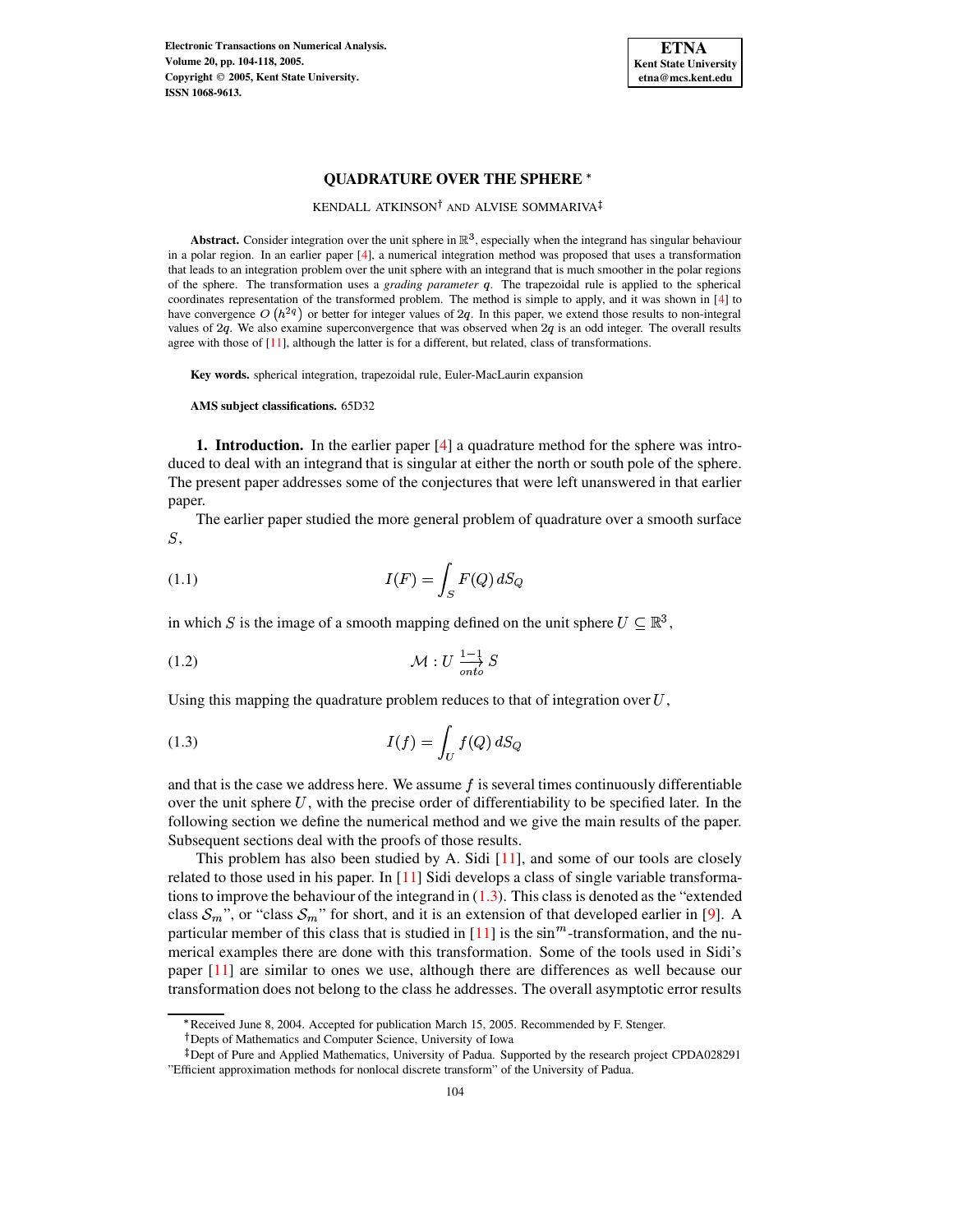## QUADRATURE OVER THE SPHERE 105

that we give are, in the end, the same as his, even though the underlying transformations are different. Our results are not as complete as those of Sidi, due in part to the lack of needed mathematical tools as compared to those developed in [\[11\]](#page-13-1) for the class  $S_m$  transformations analyzed there.

**2. The numerical method.** In spherical coordinates this integral [\(1.3\)](#page-0-0) can be written as

<span id="page-1-1"></span>
$$
I(f) = \int_0^{\pi} \int_0^{2\pi} f(\cos \phi \sin \theta, \sin \phi \sin \theta, \cos \theta) \sin \theta \, d\phi \, d\theta
$$

Rather than approximating this integral directly, we begin by introducing a transformation  $\mathcal{L}: U \longrightarrow U$ . With respect to spherical coordinates on U, (2.1)

$$
\mathcal{L}: Q = (\cos \phi \sin \theta, \sin \phi \sin \theta, \cos \theta) \mapsto \widetilde{Q} = \frac{(\cos \phi \sin^q \theta, \sin \phi \sin^q \theta, \cos \theta)}{\sqrt{\cos^2 \theta + \sin^{2q} \theta}} \equiv L(\phi, \theta)
$$

In this transformation,  $q \geq 1$  is a 'grading parameter'. The north and south poles of U remain fixed, while the region around them is distorted by the mapping.

The integral  $I(f)$  becomes

(2.2) 
$$
I(f) = \int_{U} f\left(\mathcal{L}(\widetilde{Q})\right) J_{\mathcal{L}}\left(\widetilde{Q}\right) dS_{\widetilde{Q}}
$$

with  $J_{\mathcal{L}}(Q)$  the Jacobian of the mapping  $\mathcal{L}$ ,

(2.3) 
$$
J_{\mathcal{L}}\left(\widetilde{Q}\right) = |D_{\phi}L(\phi,\theta) \times D_{\theta}L(\phi,\theta)| = \frac{\sin^{2q-1}\theta \left(q\cos^{2}\theta + \sin^{2}\theta\right)}{\left(\sin^{2q}\theta + \cos^{2}\theta\right)^{\frac{3}{2}}}
$$

<span id="page-1-0"></span>In spherical coordinates,

(2.4)  

$$
I(f) = \int_0^{\pi} \frac{\sin^{2q-1}\theta \left(q\cos^2\theta + \sin^2\theta\right)}{\left(\sin^{2q}\theta + \cos^2\theta\right)^{\frac{3}{2}}} \int_0^{2\pi} f\left(\xi, \eta, \zeta\right) d\phi d\theta
$$

$$
(\xi, \eta, \zeta) = \frac{(\cos\phi \sin^q \theta, \sin\phi \sin^q \theta, \cos\theta)}{\sqrt{\sin^{2q}\theta + \cos^2\theta}}
$$

For  $n \geq 1$ , let  $h = \pi/n$ , and

$$
\phi_j=\theta_j=jh
$$

For a generic function  $g$ , introduce the bivariate trapezoidal approximation

$$
\int_0^{\pi} \int_0^{2\pi} g(\sin \theta, \cos \theta, \sin \phi, \cos \phi) d\phi d\theta \approx h^2 \sum_{k=0}^n \sum_{j=0}^{2n} g(\sin \theta_k, \cos \theta_k, \sin \phi_j, \cos \phi_j)
$$

in which the superscript notation " means to multiply the first and last terms by  $\frac{1}{2}$  before summing. Apply this to [\(2.4\)](#page-1-0). Note that the integrand is zero for  $\theta = 0, \pi$  and that the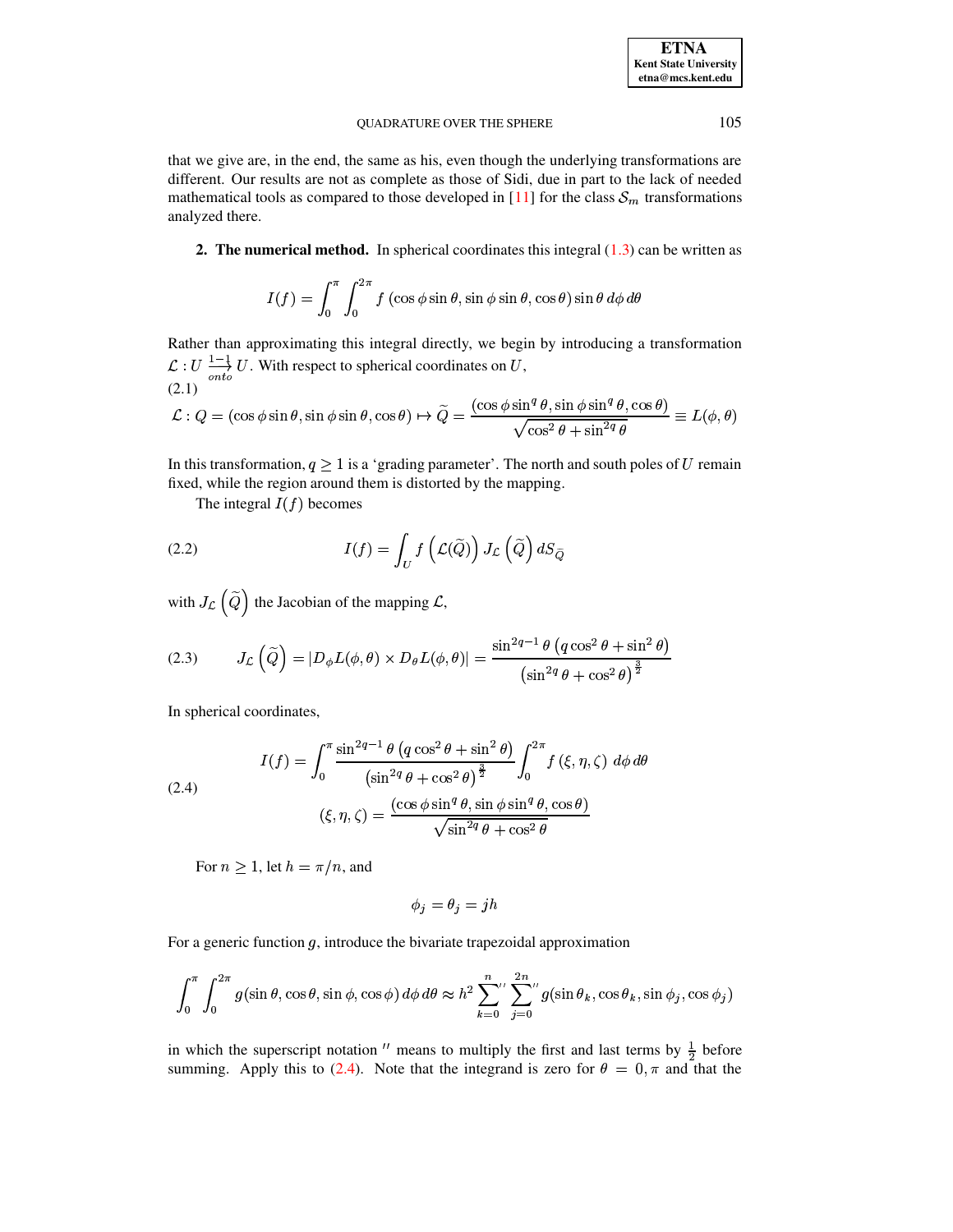<span id="page-2-0"></span>integrand has period  $2\pi$  in  $\phi$ . Therefore

$$
\int_0^{\pi} \int_0^{2\pi} g(\sin \theta, \cos \theta, \sin \phi, \cos \phi) d\phi d\theta
$$
\n
$$
(2.5) \approx h^2 \sum_{k=1}^{n-1} \sum_{j=1}^{2n} g(\sin \theta_k, \cos \theta_k, \sin \phi_j, \cos \phi_j) \equiv \mathcal{T}_n
$$
\n
$$
g(\sin \theta, \cos \theta, \sin \phi, \cos \phi) = \frac{\sin^{2q-1} \theta (q \cos^2 \theta + \sin^2 \theta)}{(\sin^{2q} \theta + \cos^2 \theta)^{\frac{3}{2}}} f(\xi, \eta, \zeta)
$$

with  $(\xi, \eta, \zeta)$  as in [\(2.4\)](#page-1-0).

<span id="page-2-1"></span>When  $2q$  is an integer, we were able in [\[4\]](#page-13-0) to show an accelerated rate of convergence for this numerical integration of  $(1.3)$ , as follows.

THEOREM 2.1. *For the grading parameter q in the integral [\(2.4\)](#page-1-0), assume*  $q \geq 1$  *and*  $2q$ *is a positive integer. Introduce*

$$
p = \left\{ \begin{array}{ll} 2q, & 2q \ even \\ 2q+1, & 2q \ odd \end{array} \right.
$$

*Assume*  $f$  *is*  $p$ -times differentiable with  $f^{(p)} \in L^1(U)$ , the space of Lebesgue integrable *functions on* U. Then the error in approximating [\(1.3\)](#page-0-0) by [\(2.5\)](#page-2-0) satisfies

$$
(2.6) \t\t I - \mathcal{T}_n = O(h^p)
$$

We left some questions unanswered in the earlier paper and two of those are addressed in this paper.

- First, what happens when  $2q$  is not an integer.
- Second, when  $2q$  is an odd integer, what is the actual rate of convergence? We observed in [\[4\]](#page-13-0) a much faster rate of convergence in such a case.

The most important tool used in understanding both of these questionsis the Euler-MacLaurin expansion (e.g. see  $[3, p. 285]$  $[3, p. 285]$ ,  $[10,$  Appendix D]) and its generalization in Lyness and Ninham [\[6\]](#page-13-5). A modification of the latter is used in answering the first question given above, and the regular Euler-MacLaurin expansion is used in exploring the second question. We present theoremsthat generalize the above Theorem [2.1,](#page-2-1) demonstrating them in later sections.

<span id="page-2-3"></span>THEOREM 2.2. Assume the grading parameter q satisfies  $1 < q < 2$ ,  $q \neq 1.5$ . Let  $p = 1 + [2q]$ , with  $[2q]$  denoting the integer part of  $2q$ . Assume f is p-times differentiable  $p = 1 + 2q$ , with [2q] denoting the integer part of 2q. Assume f is p-times differentiable *y*  $p = 1 + [2q]$ , with  $[2q]$  denoting the integer part of 2<br>with all  $p^{th}$ -derivatives of f belonging to  $L^1(U)$ . Then

<span id="page-2-2"></span>
$$
(2.7) \tI - \mathcal{T}_n = O(h^{2q})
$$

After giving a proof in Section [3,](#page-3-0) we indicate how the theorem may be extended to other larger non-integral values of  $2q$ . We further note that this theorem corresponds to Theorem 4.3 in [\[11\]](#page-13-1), although the latter is for a different class of transformations.

<span id="page-2-5"></span><span id="page-2-4"></span>THEOREM 2.3. Assume  $q = 1.5$  or  $q = 2.5$  or  $q = 3.5$  and let  $p = 4q$ . Assume f is  $\sigma$ -times differentiable with all  $p^{th}$ -order derivatives of f belonging to  $L^1(U)$ . Then<br>*times* differentiable with all  $p^{th}$ -order derivatives of f belonging to  $L^1(U)$ . Then

$$
(2.8)\qquad \qquad I - \mathcal{T}_n = O\left(h^{4q}\right)
$$

Again, following the proof in Section [4,](#page-9-0) we indicate how the theorem can be extended to other cases in which  $2q$  is an odd integer. This theorem also agrees with Theorem 4.3 in [\[11\]](#page-13-1) for the transformations covered there.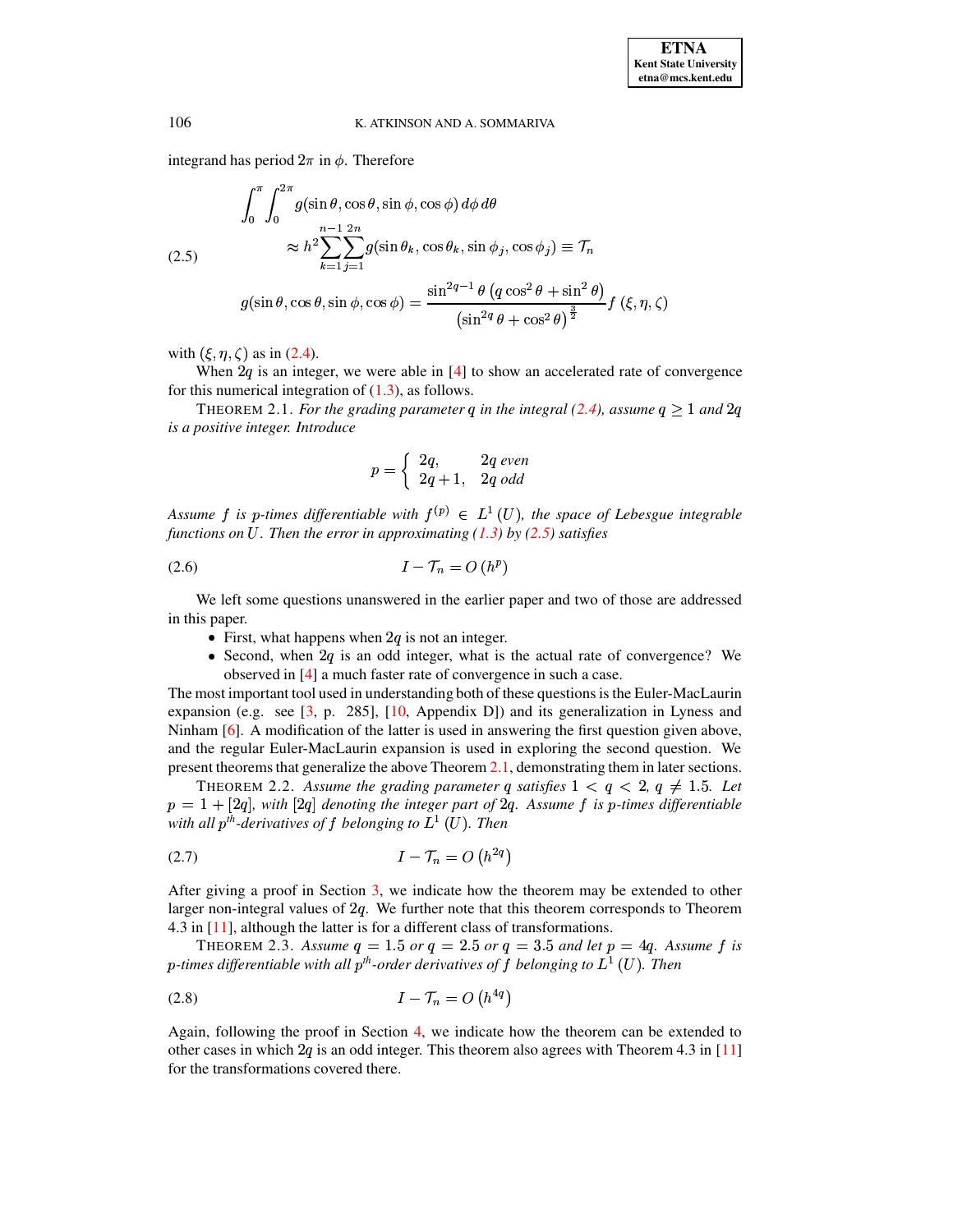#### <span id="page-3-2"></span>**OUADRATURE OVER THE SPHERE**

We remark on the differentiability assumptions about  $f$  over  $U$ . Suppose  $f$  is a function defined on only U, and suppose all derivatives of f of order  $\leq p$ , with respect to local coordinate systems on U, are continuous. Then it is known that f can be extended to some  $\varepsilon$ neighborhood of  $U$  with preservation of the differentiability. In the following theory, without loss of generality, we assume that the integrand f is defined on an  $\varepsilon$ -neighborhood of U for some  $\varepsilon > 0$ . Thus we treat  $f(\xi, \eta, \zeta)$  as a differentiable function of three variables, not two.

As in [4], we decompose the calculation of the error  $I - \mathcal{T}_n$  into two portions:

$$
I(f) - \mathcal{T}_n = \int_0^\pi \frac{\sin^{2q-1}\theta \left(q\cos^2\theta + \sin^2\theta\right)}{\left(\sin^{2q}\theta + \cos^2\theta\right)^{\frac{3}{2}}} \int_0^{2\pi} f(\xi, \eta, \zeta) \, d\phi \, d\theta
$$

$$
-h \sum_{k=1}^{n-1} \frac{\sin^{2q-1}\theta_k \left(q\cos^2\theta_k + \sin^2\theta_k\right)}{\left(\sin^{2q}\theta_k + \cos^2\theta_k\right)^{\frac{3}{2}}} \int_0^{2\pi} f(\xi_k, \eta_k, \zeta_k) \, d\phi
$$

$$
+h \sum_{k=1}^{n-1} \frac{\sin^{2q-1}\theta_k \left(q\cos^2\theta_k + \sin^2\theta_k\right)}{\left(\sin^{2q}\theta_k + \cos^2\theta_k\right)^{\frac{3}{2}}} \times \int_0^{2\pi} f(\xi_k, \eta_k, \zeta_k) \, d\phi - h \sum_{j=1}^{2n} f(\xi_{k,j}, \eta_{k,j}, \zeta_{k,j})
$$

The last portion is the trapezoidal error for a periodic integral over  $[0, 2\pi]$ , and it is straightforward to deal with if  $f$  is assumed sufficiently differentiable, obtaining the correct order of convergence for  $I - \mathcal{T}_n$ . More precisely, with respect to the integration variable  $\phi$ , the integrand is a smooth differentiable periodic function over  $[0, 2\pi]$ . In the remainder of this paper, we consider only the first portion of the error, that of the trapezoidal rule applied over  $0 \leq \theta \leq \pi$ .

<span id="page-3-0"></span>3. Convergence with  $2q$  non-integral. The key tool we use is a modification of a result of Lyness and Ninham [6]. The proof of the modification (Lyness [7]) is based on recent techniques developed in Monegato and Lyness [8]. We use mostly the notation of  $[6]$ , specializing the results in it to our situation. Consider approximating the integral

$$
I = \int_0^1 D(\tau) \; d\tau
$$

with  $D(\tau)$  having the form

$$
(3.1) \t\t D(\tau) = \tau^{\lambda} (1 - \tau)^{\omega} h(\tau)
$$

(3.2) 
$$
= \tau^{\lambda} \psi_0(\tau) = (1 - \tau)^{\omega} \psi_1(\tau)
$$

with  $0 < \lambda$ ,  $\omega < 1$ . We assume  $h(\tau)$  is N-times continuously differentiable on [0, 1] for some  $N \geq 1$ . Consider the error in the trapezoidal rule applied to I,

(3.3) 
$$
E_m = \frac{1}{m} \sum_{j=0}^{m} D\left(\frac{j}{m}\right) - \int_0^1 D(\tau) d\tau
$$

Then

<span id="page-3-1"></span>
$$
E_m = \sum_{s=0}^{N} \frac{\psi_0^{(s)}(0)}{s!} \cdot \frac{\zeta(-\lambda - s)}{m^{\lambda + s + 1}}
$$
  
(3.4) 
$$
+ \sum_{s=0}^{N} \frac{(-1)^s \psi_1^{(s)}(1)}{s!} \cdot \frac{\zeta(-\omega - s)}{m^{\omega + s + 1}} + o\left(m^{-(\lambda + N + 1)}\right) + o\left(m^{-(\omega + N + 1)}\right)
$$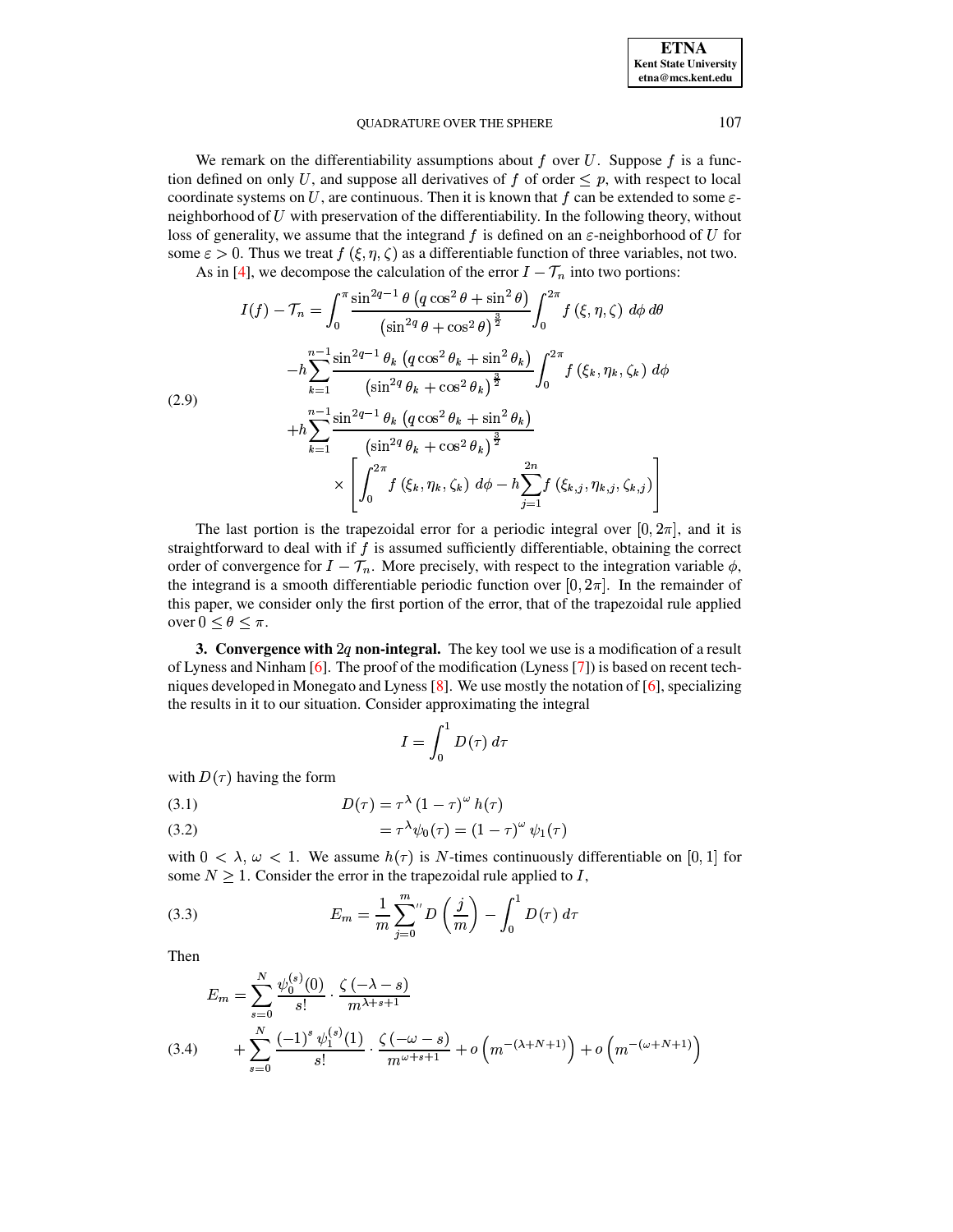In this we use the Riemann zeta function  $\zeta(s)$ .

From  $(2.4)$ , the integrand for our application of  $(3.4)$  is the function

(3.5) 
$$
D(\tau) = (\sin(\tau \pi))^{2q-1} \beta (\sin^2(\tau \pi)) \int_0^{2\pi} f(\xi, \eta, \zeta) d\phi, \qquad 0 \le \tau \le 1
$$

where

$$
\beta(t) = \frac{(1-q) t + q}{(t^q - t + 1)^{\frac{3}{2}}}
$$

$$
(\xi, \eta, \zeta) = \frac{(\cos \phi \sin^q (\tau \pi), \sin \phi \sin^q (\tau \pi), \cos (\tau \pi))}{\sqrt{\sin^{2q} (\tau \pi) + \cos^2 (\tau \pi)}}
$$

and with  $f$  assumed sufficiently smooth on an open neighborhood of the unit sphere.

Let  $\delta$  be the fractional part of 2q,

$$
\delta = 2q - [2q], \qquad 0 < \delta < 1
$$

Rewrite our integrand as

$$
D(\tau) = \tau^{\delta} (1 - \tau)^{\delta} \left( \frac{\sin (\tau \pi)}{\tau (1 - \tau)} \right)^{\delta} (\sin (\tau \pi))^{2q - \delta - 1} \beta (\sin^2 (\tau \pi)) \int_0^{2\pi} f(\xi, \eta, \zeta) d\phi
$$
  
=  $\tau^{\delta} \psi_0(\tau) = (1 - \tau)^{\delta} \psi_1(\tau)$ 

We must show that the function  $\psi_0(\tau)$  is p-times differentiable with  $\psi_0(\tau)$  locally integrable about  $\tau = 0$ ; and similarly with respect to  $\psi_1(\tau)$  about  $\tau = 1$ . We treat separately the cases of  $1 < q < 1.5$  and  $1.5 < q < 2$ .

**3.1.** Case 1:  $1 < q < 1.5$ . We have  $[2q] = 2$  and  $2q = 2 + \delta$ ; and then

$$
D(\tau) = \tau^{\delta} (1 - \tau)^{\delta} \left( \frac{\sin (\tau \pi)}{\tau (1 - \tau)} \right)^{\delta} \sin (\tau \pi) \beta (\sin^{2} (\tau \pi)) \int_{0}^{2\pi} f(\xi, \eta, \zeta) d\phi
$$
  
=  $\tau^{\delta} \psi_{0}(\tau) = (1 - \tau)^{\delta} \psi_{1}(\tau)$ 

where

$$
\psi_0(\tau) = (1 - \tau)^{\delta} \left( \frac{\sin(\tau \pi)}{\tau (1 - \tau)} \right)^{\delta} \sin(\tau \pi) \beta \left( \sin^2(\tau \pi) \right) \int_0^{2\pi} f(\xi, \eta, \zeta) d\phi
$$

and similarly so for  $\psi_1(\tau)$ . Note that

$$
\frac{\sin(\tau \pi)}{\tau(1-\tau)} \geq \pi, \qquad 0 \leq \tau \leq 1
$$

and then easily

$$
\left(\frac{\sin\left(\tau\pi\right)}{\tau\left(1-\tau\right)}\right)^{\delta}
$$

is analytic on  $[0, 1]$ .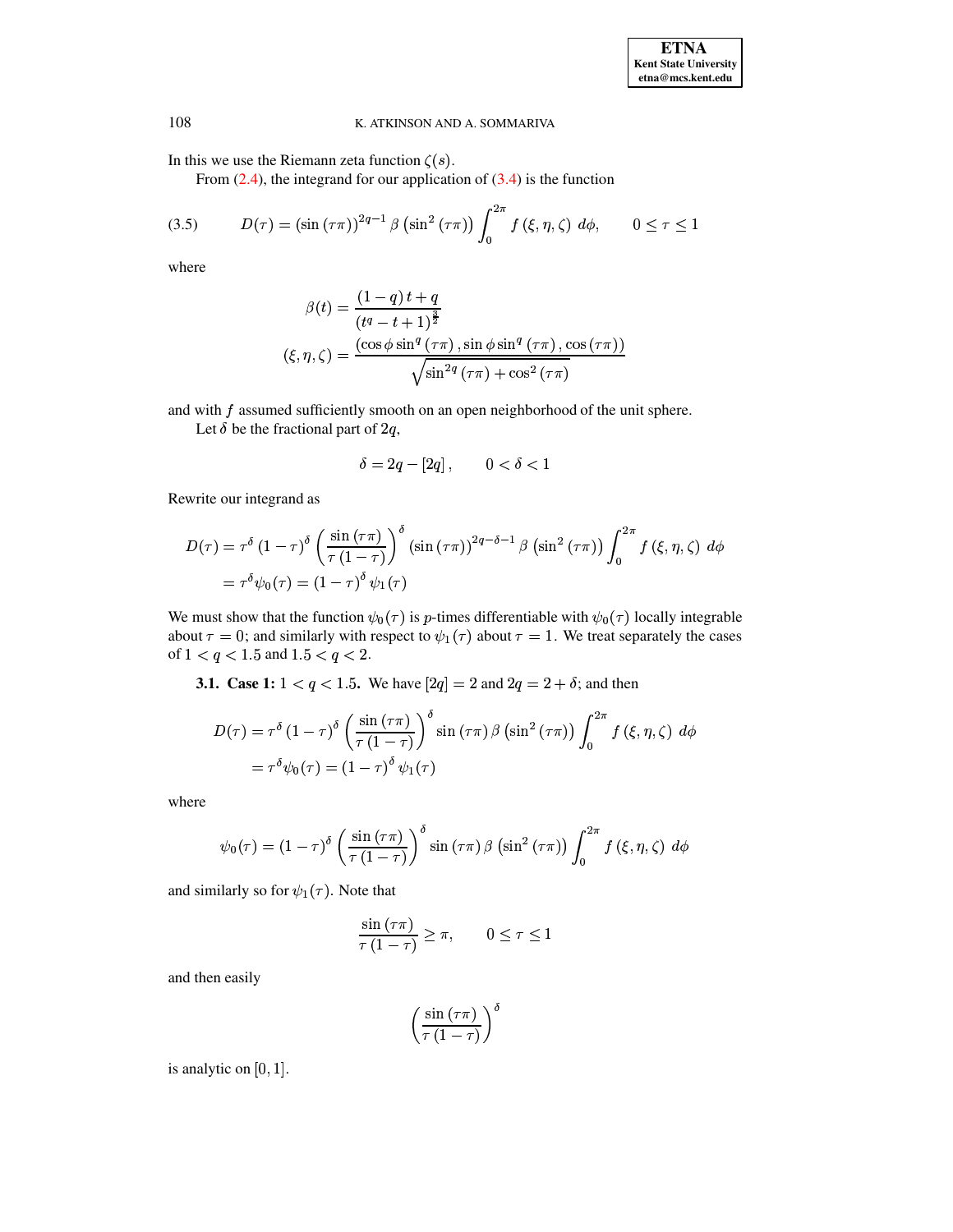## **ETNA** Kent State University  $etna@mcs. kent.edu$

#### **OUADRATURE OVER THE SPHERE**

To obtain an error of size  $O(m^{-2q})$ , as asserted in (2.7), we must take  $N = 3$  in (3.4). The error formula becomes

$$
E = \sum_{s=0}^{2} \frac{\psi_0^{(s)}(0)}{s!} \frac{\zeta(-\delta - s)}{m^{\delta + s + 1}}
$$

$$
+ \sum_{s=0}^{2} \frac{(-1)^s \psi_1^{(s)}(1)}{s!} \frac{\zeta(-\delta - s)}{m^{\delta + s + 1}} + O(m^{-3})
$$

Using this to show  $E = O(m^{-2q})$  requires:

- 1.  $\psi_0(0) = 0, \psi_1(1) = 0;$
- 2.  $\psi_0, \psi_1 \in C^2$  in neighborhoods of  $\tau = 0$  and  $\tau = 1$ , respectively, and  $\psi_0^{(j)}(0) =$  $\psi_1^{(j)}(1) = 0$  for  $j = 1, 2$ ;

3.  $\psi_0^{(3)}$ ,  $\psi_1^{(3)} \in L^1$  in neighborhoods of  $\tau = 0$  and  $\tau = 1$ , respectively. The first condition is immediate.

We give arguments for only  $\psi_0(t)$ , but analogous arguments hold for  $\psi_1(t)$ . To find the derivatives of  $\psi_0(\tau)$ , we must differentiate the product

(3.7) 
$$
(1 - \tau)^{\delta} \left( \frac{\sin(\tau \pi)}{\tau (1 - \tau)} \right)^{\delta} \sin(\tau \pi) h(\tau) H(\tau)
$$

where

 $(3.6)$ 

<span id="page-5-2"></span>(3.8) 
$$
h(\tau) = \beta \left(\sin^2 (\tau \pi)\right)
$$

$$
H(\tau) = \int_0^{2\pi} f(\xi, \eta, \zeta) d\phi
$$

We need to consider the behaviour of the derivatives around the endpoints of  $[0, 1]$ . Since the first two terms in  $(3.7)$ ,

<span id="page-5-1"></span><span id="page-5-0"></span>
$$
(1-\tau)^{\delta} \left( \frac{\sin(\tau \pi)}{\tau (1-\tau)} \right)^{\delta}
$$

are analytic in a neighborhood of  $\tau = 0$ , we need consider only the derivatives of the product  $(3.9)$  $\sin(\tau \pi) h(\tau) H(\tau)$ 

Recall

$$
\beta(t) = \frac{(1-q) t + q}{(t^{q} - t + 1)^{\frac{3}{2}}}
$$

We need the derivatives of

$$
h(\tau) = \beta \left(\sin^2\left(\tau \pi\right)\right) = \beta \left(\frac{1}{2}\left[1 - \cos\left(2\tau \pi\right)\right]\right)
$$

Use the following to do so.

(3.10)  
\n
$$
h(\tau) = \beta (g(\tau)), \qquad g(\tau) = \frac{1}{2} [1 - \cos(2\tau \pi)]
$$
\n
$$
h'(\tau) = \beta' (g(\tau)) g'(\tau)
$$
\n
$$
h^{(2)}(\tau) = \beta^{(2)} (g(\tau)) (g'(\tau))^{2} + \beta' (g(\tau)) g^{(2)}(\tau)
$$
\n
$$
h^{(3)}(\tau) = \beta^{(3)} \cdot (g')^{3} + 3\beta^{(2)} \cdot g' \cdot g^{(2)} + \beta' \cdot g^{(3)}
$$
\n
$$
h^{(4)}(\tau) = \beta^{(4)} \cdot (g')^{4} + 6\beta^{(3)} \cdot (g')^{2} \cdot g^{(2)}
$$
\n
$$
+ 3\beta^{(2)} \cdot (g^{(2)})^{2} + 4\beta^{(2)} \cdot g' \cdot g^{(3)} + \beta' \cdot g^{(4)}
$$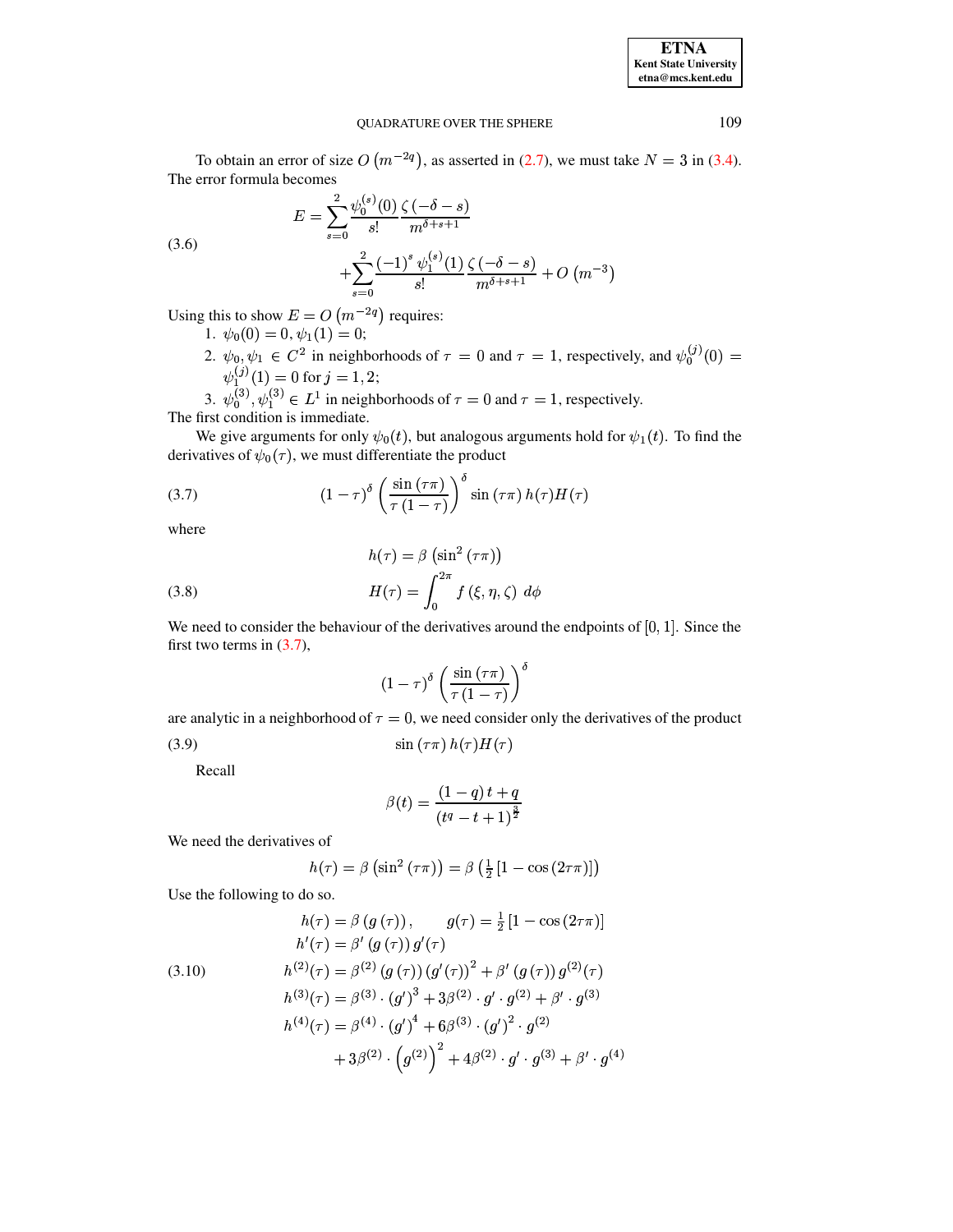| <b>ETNA</b>                  |
|------------------------------|
| <b>Kent State University</b> |
| etna@mcs.kent.edu            |

<span id="page-6-0"></span>These are special cases of the Faa di Bruno [15] formula for the  $n<sup>th</sup>$  derivative of a composite function:

(3.11) 
$$
D^{n}\beta(g(\tau)) = \sum_{k} \frac{n!}{k_1! \cdots k_n!} (D^{|k|}\beta)(g(\tau))
$$

$$
\times \left(\frac{Dg(\tau)}{1!}\right)^{k_1} \left(\frac{D^2g(\tau)}{2!}\right)^{k_2} \cdots \left(\frac{D^n g(\tau)}{n!}\right)^{k_n}
$$

with  $k$  a multi-integer satisfying

$$
k = (k_1, ..., k_n), \text{ all } k_j \ge 0
$$
  

$$
|k| = k_1 + \dots + k_n
$$
  

$$
k_1 + 2k_2 + \dots + nk_n = n
$$

Next, in general for an integer  $\ell > 0$ ,

$$
g^{(\ell)}(\tau) = \begin{cases} \pm \frac{1}{2} (2\pi)^{\ell} \sin (2\pi \tau), & \ell \text{ odd} \\ \pm \frac{1}{2} (2\pi)^{\ell} \cos (2\pi \tau), & \ell \text{ even} \end{cases}
$$

For the function  $\beta(t)$ ,

$$
\beta'(t) = \frac{c_1 t^{q-1} + terms that are smoother than t^{q-1}}{(t^q - t + 1)^{\frac{5}{2}}}
$$

$$
\beta^{(2)}(t) = \frac{c_2 t^{q-2} + terms that are smoother than t^{q-2}}{(t^q - t + 1)^{\frac{7}{2}}}
$$

Since  $q = 1 + \frac{1}{2}\delta$  for the current case, we have that  $\beta^{(2)}(t)$  is singular at  $t = 0$ . For a general q not an integer,

(3.12) 
$$
\beta^{(k)}(t) = \frac{c_k t^{q-k} + terms \, that \, are \, smoother \, than \, t^{q-k}}{(t^q - t + 1)^{(2k+3)/2}}, \qquad k \ge 1
$$

Combining these results for derivatives of  $g$  and  $\beta$ , we have

<span id="page-6-1"></span>
$$
h'(\tau) = O\left((\sin(\pi\tau))^{2(q-1)+1}\right) = O\left((\sin(\pi\tau))^{2q-1}\right)
$$
  
\n
$$
= O\left((\sin(\pi\tau))^{1+\delta}\right)
$$
  
\n
$$
h^{(2)}(\tau) = O\left((\sin(\pi\tau))^{min[2(q-2)+2, 2(q-1)]}\right) = O\left((\sin(\pi\tau))^{2q-2}\right)
$$
  
\n(3.13) 
$$
= O\left((\sin(\pi\tau))^\delta\right)
$$
  
\n
$$
h^{(3)}(\tau) = O\left((\sin(\pi\tau))^{min[2(q-3)+3, 2(q-2)+1, 2(q-1)+1]}\right) = O\left((\sin(\pi\tau))^{2q-3}\right)
$$
  
\n
$$
= O\left((\sin(\pi\tau))^{-1+\delta}\right)
$$

Note that  $-1 < -1 + \delta < 0$ . Thus  $h^{(3)}(\tau)$  is integrable over [0, 1]. Also,  $h^{(2)}(\tau)$  is continuous on [0, 1] with  $h^{(2)}(0) = h^{(2)}(1) = 0$ .

What are the derivatives of

$$
H(\tau) = \int_0^{2\pi} f(\xi, \eta, \zeta) d\phi
$$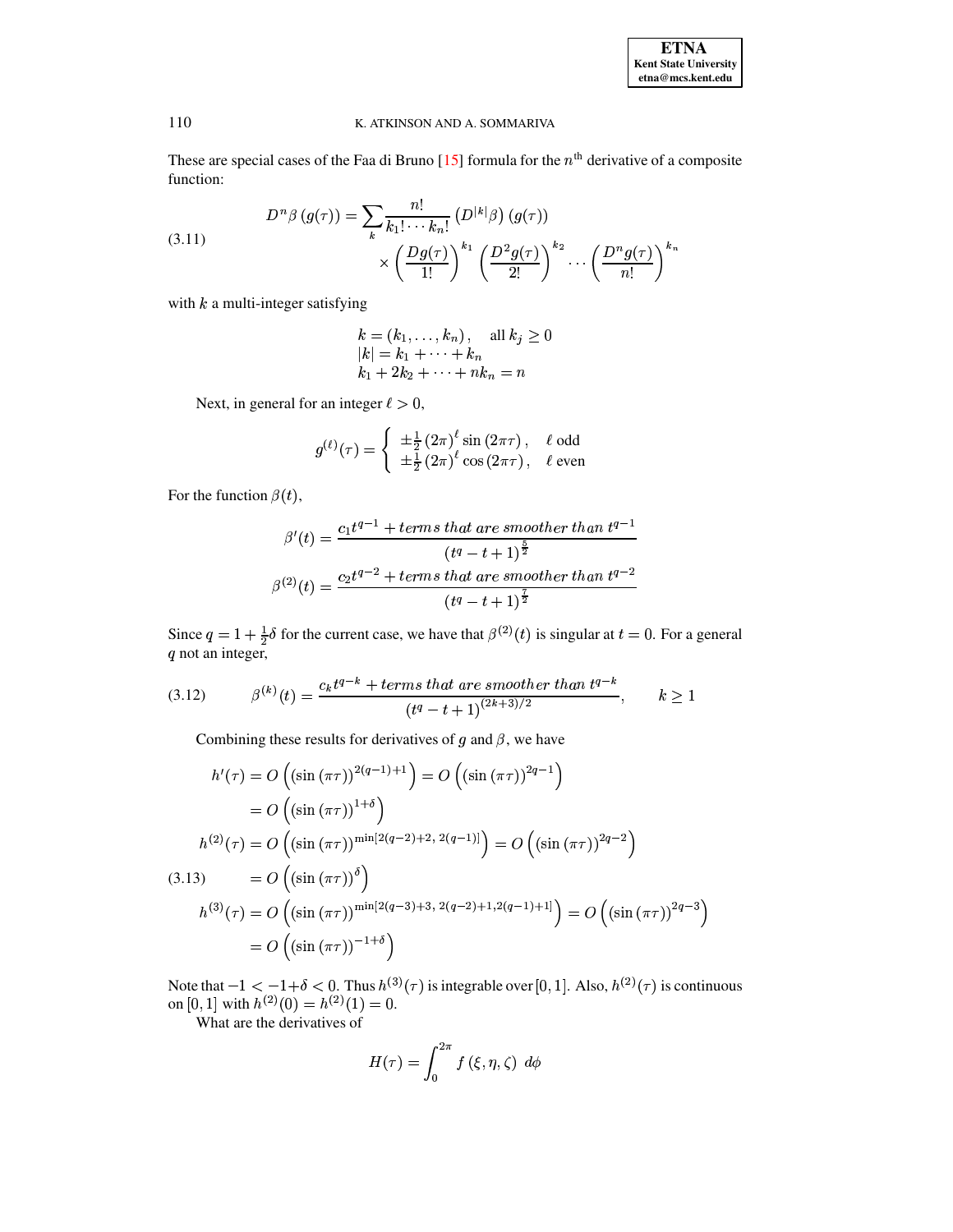## QUADRATURE OVER THE SPHERE

where

$$
\begin{aligned} \left(\xi, \eta, \zeta\right) &= \frac{\left(\cos\phi\sin^q\left(\tau\pi\right), \sin\phi\sin^q\left(\tau\pi\right), \cos\left(\tau\pi\right)\right)}{\sqrt{R(\tau)}}\\ &= \frac{\left(\cos\phi\sin^{1+\delta/2}\left(\tau\pi\right), \sin\phi\sin^{1+\delta/2}\left(\tau\pi\right), \cos\left(\tau\pi\right)\right)}{\sqrt{R(\tau)}}\\ R(\tau) &= \sin^{2q}\left(\tau\pi\right) + \cos^2\left(\tau\pi\right) = \sin^{2+\delta}\left(\tau\pi\right) + \cos^2\left(\tau\pi\right) \end{aligned}
$$

By the chain rule,

$$
H'(\tau) = \int_0^{2\pi} \left[ f_1 \frac{d\xi}{d\tau} + f_2 \frac{d\eta}{d\tau} + f_3 \frac{d\zeta}{d\tau} \right] d\phi
$$

To obtain the behaviour as a function of  $\tau$ , we use

 $\sim$   $\sim$ 

$$
\begin{aligned}\n\frac{d\xi}{d\tau} \\
\frac{d\eta}{d\tau}\n\end{aligned}\n= \pi \sin^{q-1} (\tau \pi) \left[ \frac{q \cos(\tau \pi)}{\sqrt{R(\tau)}} -\frac{\sin(\tau \pi) \sin(2\tau \pi) [q \sin^{2q-2}(\tau \pi) - 1]}{2R(\tau) \sqrt{R(\tau)}} \right] \left[ \cos \phi \atop \sin \phi \right]\n\frac{d\zeta}{d\tau} = -\pi \sin(\tau \pi) \left[ \frac{1}{\sqrt{R(\tau)}} + \frac{\cos^2(\tau \pi) [q \sin^{2q-2}(\tau \pi) - 1]}{R(\tau) \sqrt{R(\tau)}} \right]
$$

For our case of  $2q = 2 + \delta$ ,

$$
\begin{bmatrix}\n\frac{d\xi}{d\tau} \\
\frac{d\eta}{d\tau}\n\end{bmatrix} = \pi \sin^{5/2} (\tau \pi) \left[ \frac{q \cos(\tau \pi)}{\sqrt{R(\tau)}} - \frac{\sin(\tau \pi) \sin(2\tau \pi) [q \sin^{\delta}(\tau \pi) - 1]}{2R(\tau) \sqrt{R(\tau)}} \right] \begin{bmatrix}\n\cos \phi \\
\sin \phi\n\end{bmatrix}
$$
\n
$$
= O\left(\sin^{5/2}(\tau \pi)\right) \begin{bmatrix}\n\cos \phi \\
\sin \phi\n\end{bmatrix}
$$
\n
$$
\frac{d\zeta}{d\tau} = -\pi \sin(\tau \pi) \left[ \frac{1}{\sqrt{R(\tau)}} + \frac{\cos^2(\tau \pi) [q \sin^{\delta}(\tau \pi) - 1]}{R(\tau) \sqrt{R(\tau)}} \right]
$$
\n
$$
= O\left(\sin(\tau \pi)\right)
$$

For the second derivative,

<span id="page-7-0"></span>
$$
H^{(2)}(\tau) = \int_0^{2\pi} \left[ f_{1,1} \left( \frac{d\xi}{d\tau} \right)^2 + f_{2,2} \left( \frac{d\eta}{d\tau} \right)^2 + f_{3,3} \left( \frac{d\zeta}{d\tau} \right)^2
$$
  
+ 
$$
2f_{1,2} \frac{d\xi}{d\tau} \frac{d\eta}{d\tau} + 2f_{1,3} \frac{d\xi}{d\tau} \frac{d\zeta}{d\tau} + 2f_{2,3} \frac{d\eta}{d\tau} \frac{d\zeta}{d\tau}
$$
  
+ 
$$
f_1 \frac{d^2\xi}{d\tau^2} + f_2 \frac{d^2\eta}{d\tau^2} + f_3 \frac{d^2\zeta}{d\tau^2} \right] d\phi
$$

For the present case that  $1 < q < 1.5$ , we can continue with this to show that

(3.14) 
$$
H^{(\ell)}(\tau) = O\left( \left[ \sin \left( \tau \pi \right) \right]^{ \min[\delta/2 - \ell + 1, 0]} \right), \quad \ell = 0, 1, 2, 3
$$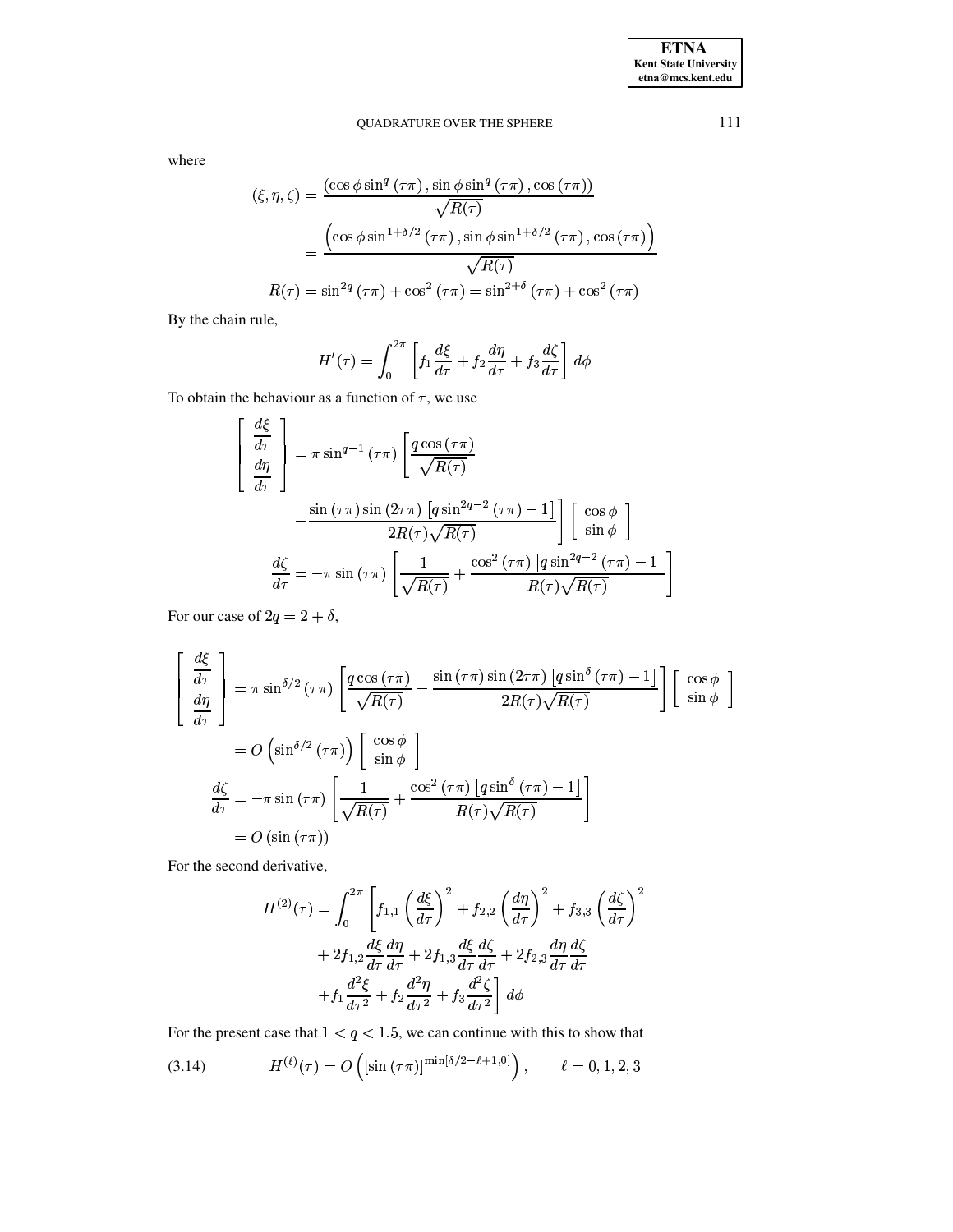to show the singular nature of  $H^{(2)}$  and  $H^{(3)}$ .

Now to  $(3.7)$ , we calculate the derivatives of the product

$$
\sin(\tau \pi) h(\tau) H(\tau)
$$

<span id="page-8-0"></span>Using Leibniz's formula,

$$
\frac{d^{\ell}}{d\tau^{\ell}}\left[\sin\left(\tau\pi\right)h(\tau)H(\tau)\right] = \sum_{|\alpha|=\ell}\frac{\ell!}{\alpha_1!\alpha_2!\alpha_3!}\frac{d^{\alpha_1}}{d\tau^{\alpha_1}}\left[\sin\left(\tau\pi\right)\right]\frac{d^{\alpha_2}}{d\tau^{\alpha_2}}\left[h(\tau)\right]\frac{d^{\alpha_3}}{d\tau^{\alpha_3}}\left[H(\tau)\right]
$$

where  $\alpha = (\alpha_1, \alpha_2, \alpha_3), \alpha_j \ge 0$ . There are  $\frac{1}{2}(\ell + 1)(\ell + 2)$  terms in this expansion. Consider  $\ell = 2, 3$ .

•  $\ell = 2$ . The corresponding values of  $\alpha$  are

$$
(2,0,0), (1,1,0), (1,0,1), (0,2,0), (0,1,1), (0,0,2)
$$

•  $\ell = 3$ . The corresponding values of  $\alpha$  are

$$
(3,0,0), (2,1,0), (2,0,1), (1,2,0), (1,1,1),(1,0,2), (0,3,0), (0,2,1), (0,1,2), (0,0,3)
$$

<span id="page-8-1"></span>It is easily checked that all product terms in (3.15) with  $\ell = 2$  are continuous, even though  $H^{(2)}(\tau)$  is singular.

For  $\ell = 3$ , we need to look only at terms containing  $h^{(3)}(\tau)$  [ $\alpha = (0,3,0)$ ] or  $H^{(k)}(\tau)$ ,  $k = 2,3$  [ $\alpha = (1,0,2)$ ,  $(0,1,2)$ ,  $(0,0,3)$ ], in order to check for integrability. It is easily checked that in these cases the corresponding terms in (3.15) are integrable. Thus  $\psi_0^{(3)} \in L^1$ in a neighborhood of  $\tau = 0$ . An exactly analogous proof works in examing the behaviour of  $\psi_1(\tau)$  about  $\tau = 1$ . This completes the proof of  $E = O(m^{-2q})$  for the case of  $1 < q < 1.5$ .

**3.2.** Case 2:  $1.5 < q < 2$ . We have  $[2q] = 3$  and  $2q = 3 + \delta$ ; and then

$$
D(\tau) = \tau^{\delta} (1 - \tau)^{\delta} \left( \frac{\sin (\tau \pi)}{\tau (1 - \tau)} \right)^{\delta} \sin^2 (\tau \pi) \beta (\sin^2 (\tau \pi)) \int_0^{2\pi} f(\xi, \eta, \zeta) d\phi
$$
  
=  $\tau^{\delta} \psi_0(\tau) = (1 - \tau)^{\delta} \psi_1(\tau)$ 

$$
\psi_0(\tau) = (1 - \tau)^{\delta} \left( \frac{\sin(\tau \pi)}{\tau (1 - \tau)} \right)^{\delta} \sin^2(\tau \pi) \beta \left( \sin^2(\tau \pi) \right) \int_0^{2\pi} f(\xi, \eta, \zeta) d\phi
$$

and similarly for  $\psi_1(\tau)$ .

To obtain an error of size  $O(m^{-2q})$ , we must take  $N = 4$  in (3.4). The error formula becomes

(3.17) 
$$
E = \sum_{s=0}^{3} \frac{\psi_0^{(s)}(0)}{s!} \frac{\zeta(-\delta - s)}{m^{\delta + s + 1}} + \sum_{s=0}^{3} \frac{(-1)^s \psi_1^{(s)}(1)}{s!} \frac{\zeta(-\delta - s)}{m^{\delta + s + 1}} + O(m^{-4})
$$

Using this to show  $E = O(m^{-2q})$  requires:

1.  $\psi_0(0) = \psi'_0(0) = 0, \psi_1(1) = \psi'_1(1) = 0;$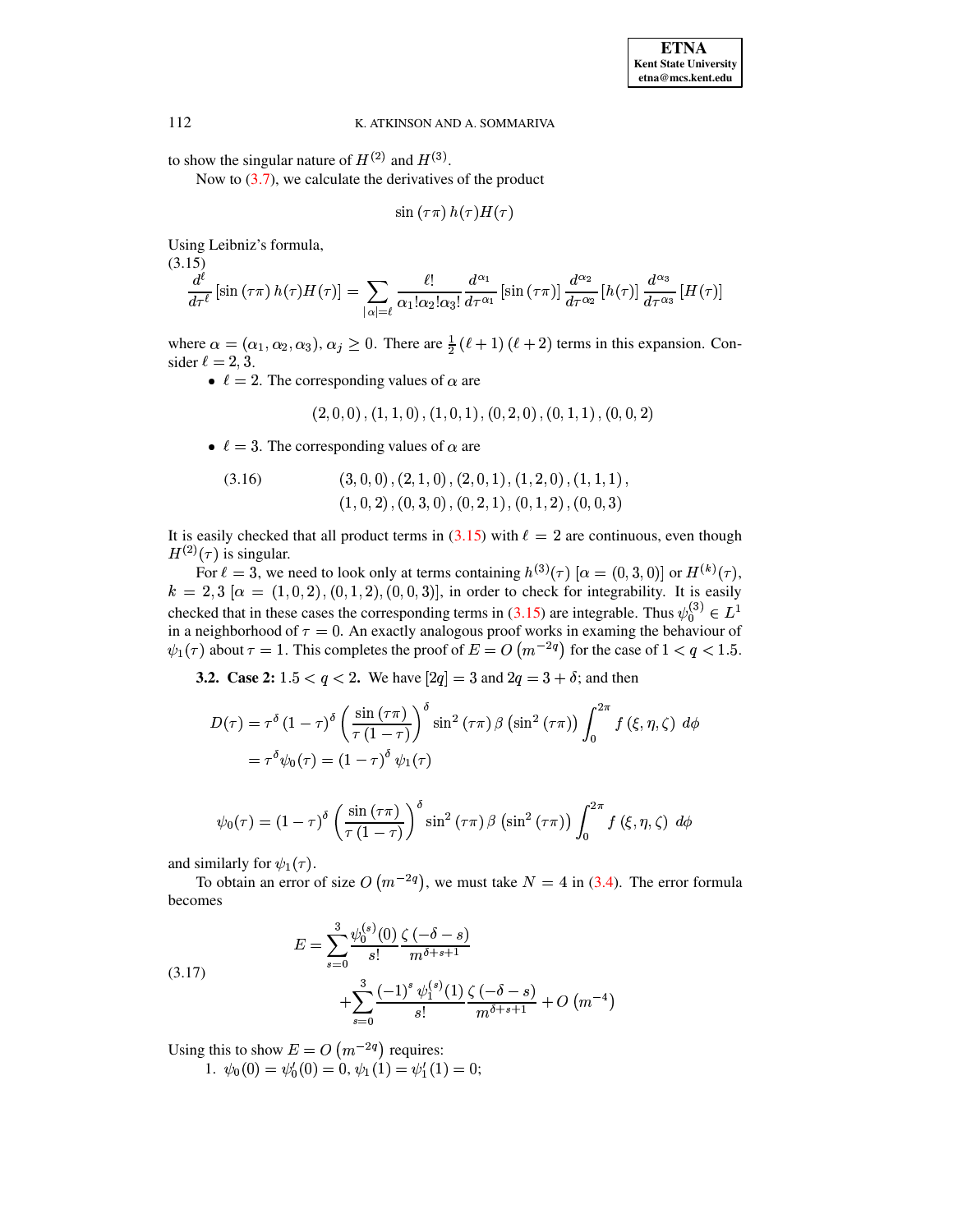**ETNA Kent State University** etna@mcs.kent.edu

#### **OUADRATURE OVER THE SPHERE**

2.  $\psi_0, \psi_1 \in C^3$  in neighborhoods of  $\tau = 0$  and  $\tau = 1$ , respectively;

3.  $\psi_0^{(4)}$ ,  $\psi_1^{(4)} \in L^1$  in neighborhoods of  $\tau = 0$  and  $\tau = 1$ , respectively.

Again, the first condition is straightforward, because of the presence of  $\sin^2(\tau \pi)$  in the formulas for  $\psi_0(\tau)$  and  $\psi_1(\tau)$ .

In analogy with the first case, we must consider the derivatives of

$$
\sin^2\left(\tau\pi\right)h(\tau)H(\tau)
$$

Note that it contains the higher power  $\sin^2(\tau \pi)$  as compared to the  $\sin(\tau \pi)$  of the first case in  $(3.9)$ .

Proceeding as in the previous case,

(3.19) 
$$
h^{(k)}(\tau) = O\left((\sin(\pi \tau))^{3+\delta-k}\right), \qquad k = 1, ..., 4
$$

<span id="page-9-1"></span>
$$
H^{(\ell)}(\tau) = O\left( [\sin\left(\tau \pi\right)]^{\min[\delta/2 - \ell + 2, 0]} \right), \qquad \ell = 0, 1, 2, 3, 4
$$

showing  $H^{(3)}(\tau)$  and  $H^{(4)}(\tau)$  are singular at  $\tau = 0$ . The second condition stated above, that  $\psi_0, \psi_1 \in C^3$  in some neighborhoods of  $\tau = 0$  and  $\tau = 1$ , respectively, is satisfied. Simply use the same approach as in the first case, noting now that in (3.15) the term  $\sin(\tau \pi)$  is replaced by  $\sin^2(\tau \pi)$ . Because of this, all terms arising from (3.16) will be continuous at  $\tau = 0$  and  $\tau = 1$ .

What remains is to show that  $\psi_0^{(4)} \in L^1(0,1)$ . Returning to (3.15) for the case  $\ell = 4$ , the corresponding values of  $\alpha$  are

$$
(4,0,0), (3,1,0), (3,0,1), (2,2,0), (2,1,1),\\(2,0,2), (1,3,0), (1,2,1), (1,1,2), (1,0,3),\\(0,4,0), (0,3,1), (0,2,2), (0,1,3), (0,0,4)
$$

Only when we look at terms containing  $h^{(4)}(\tau)$  [ $\alpha = (0, 4, 0)$ ] or  $H^{(\ell)}(\tau)$ ,  $\ell = 3, 4$  [ $\alpha =$  $(1,0,3)$ ,  $(0,1,3)$ ,  $(0,0,4)$ ], is there any need to check for integrability. It is easily checked that in these cases the corresponding terms in (3.15) are integrable. Thus  $\psi_0^{(4)} \in L^1$  in a neighborhood of  $\tau = 0$ . An analogous result holds for  $\psi_1$  about  $\tau = 1$ . This completes the proof of Theorem 2.2.

How do we generalize this theorem to larger non-integral values of  $q$ ? We would again look at two cases:

$$
k < q < k + \frac{1}{2}
$$
 and  $k + \frac{1}{2} < q < k + 1$ 

for some integer k. Then we would generalize the formulas for  $h^{(k)}$  and  $H^{(\ell)}$ . The formula for  $H^{(\ell)}$  generalizes easily; but that for the composite function  $h^{(k)}$  does not. The latter requires using the Faa di Bruno formula  $(3.11)$ , and we have not found any general way of handling this. It is straightforward to do particular cases, however, and we have suitably generalized (3.13) and (3.19) for  $q \in (2,3)$  and (3,4). With these results in hand, we then can examine the Leibniz formula (3.15) and show the needed properties for the functions  $\psi_0$ and  $\psi_1$ .

<span id="page-9-0"></span>4. Superconvergence with  $2q$  an odd integer. In [4] it was observed experimentally that with f sufficiently differentiable and  $q = 1.5$ ,

$$
I-\mathcal{T}_n=O(h^6)
$$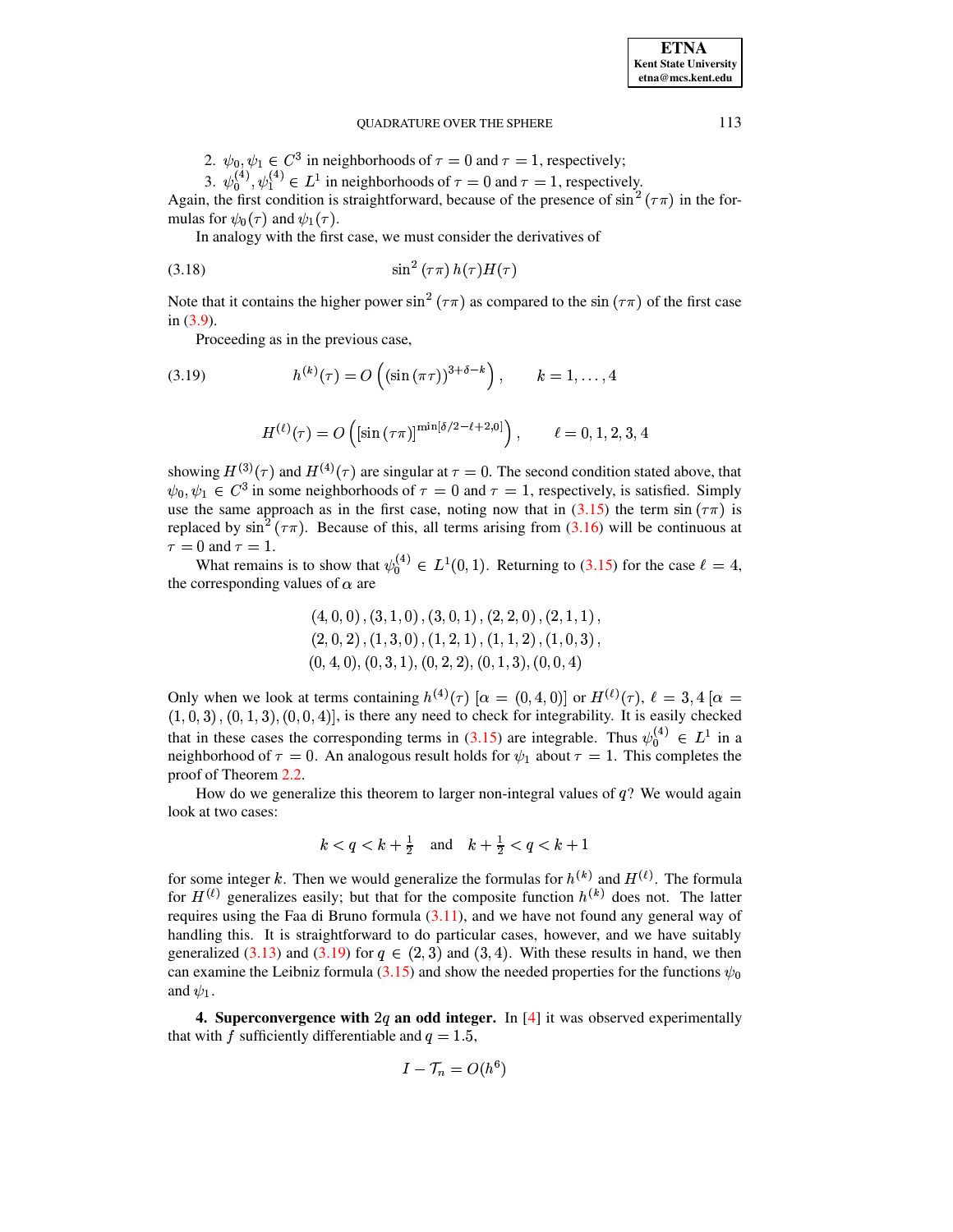There was no precise estimate of the speed of convergence for the cases  $q = 2.5$  and  $q = 3.5$ , although it was clear experimentally that the speed of convergence was very high.

<span id="page-10-1"></span>As noted earlier following (2.9), we are considering the trapezoidal error  $I - T_n$  when approximating

$$
(4.1)\qquad \qquad \int_0^\pi F(\theta)G(\theta)\ d\theta
$$

(4.2) 
$$
F(\theta) = \frac{(1-q)\sin^2 \theta + q}{(\sin^{2q} \theta + \cos^2 \theta)^{3/2}} \sin^{2q-1} \theta
$$

$$
G(\theta) = \int_0^{2\pi} f(\xi, \eta, \zeta) d\phi
$$

Here, resorting to the well-known Euler-MacLaurin expansion in its standard form (cf. [3], [6]), we explain the reason for such superconvergence for the cases  $q = 1.5, 2.5$ , and 3.5. Let  $p = 4q$ , and assume f is p-times differentiable with all p<sup>th</sup>-order derivatives of f belonging to  $L(U)$ . Without loss of generality, we can assume that f is defined on some  $\varepsilon$ -neighborhood of U, call it  $U_{\varepsilon}$ , with f having analogous differentiability properties on  $U_{\varepsilon}$ . Then we show

$$
I - \mathcal{T}_n = O\left(h^{4q}\right)
$$

<span id="page-10-0"></span>as stated in  $(2.8)$  of Theorem 2.3.

Introduce

(4.3)  

$$
\psi(\theta) = \frac{\sin^q \theta}{\sqrt{\sin^{2q} \theta + \cos^2 \theta}}
$$

$$
\nu(\theta) = \frac{\cos \theta}{\sqrt{\sin^{2q} \theta + \cos^2 \theta}}
$$

and then write  $(\xi, \eta, \zeta) \in U$  (see (2.4)) as

$$
(\xi, \eta, \zeta) = (\psi(\theta) \cos \phi, \psi(\theta) \sin \phi, \nu(\theta))
$$

Since f is sufficiently differentiable over  $U_{\varepsilon}$ , we can expand it in a Taylor series about  $(0,0,1)$ , corresponding to  $\theta = 0$ , with the series converging in some neighborhood of  $(0,0,1)$ . Using a Taylor series of order  $N-1$ , we can write, roughly speaking,

(4.4) 
$$
f(\xi, \eta, \zeta) = \sum_{\substack{i,j,k \geq 0 \\ i+j+k < N}}^{N-1} a_{i,j,k} \, \xi^i \, \eta^j \, \zeta^k + \rho_N(\xi, \eta, \zeta)
$$

with appropriate coefficients  $a_{i,j,k}$ . The remainder  $\rho_N(\xi, \eta, \zeta)$  can be written in a variety of forms, each depending on  $N^{\text{th}}$ -order derivatives of f. Moreover, all derivatives of  $\rho_N$  of order  $\langle N \rangle$  equal zero at  $(\xi, \eta, \zeta) = (0, 0, 1)$ . Using this expansion, we expand  $G(\theta)$  about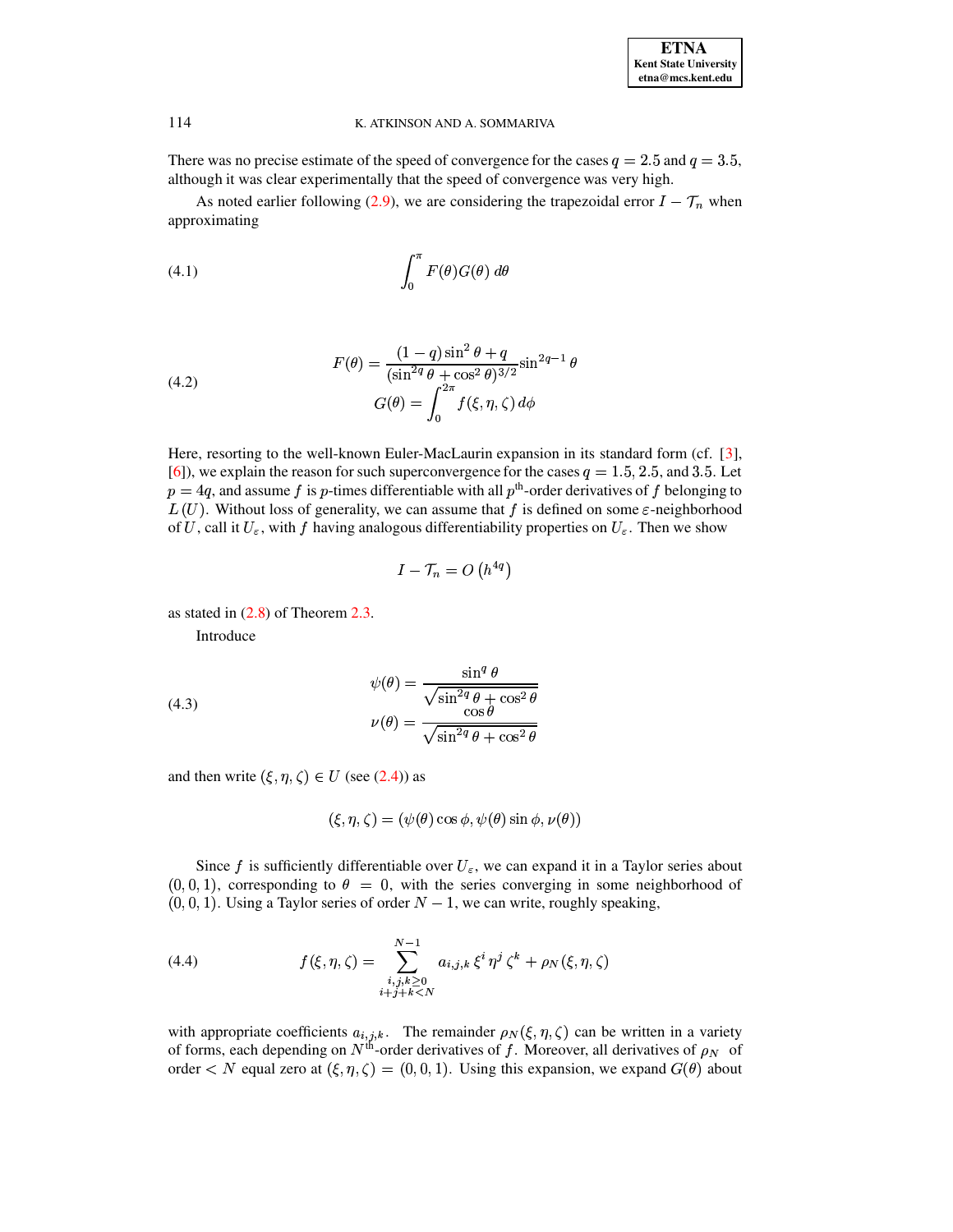#### **OUADRATURE OVER THE SPHERE**

115

 $\theta = 0,$ 

$$
G(\theta) = \int_0^{2\pi} \sum_{\substack{i,j,k \ge 0 \\ i+j+k < N}}^{N-1} a_{i,j,k} \xi^i(\theta,\phi) \eta^j(\theta,\phi) \zeta^k(\theta,\phi) d\phi + R_N(\theta)
$$
\n
$$
= \sum_{\substack{i,j,k \ge 0 \\ i+j+k < N}}^{N-1} a_{i,j,k} \int_0^{2\pi} \xi^i(\theta,\phi) \eta^j(\theta,\phi) \zeta^k(\theta,\phi) d\phi + R_N(\theta)
$$
\n
$$
= \sum_{\substack{i,j,k \ge 0 \\ i+j+k < N}}^{N-1} a_{i,j,k} \psi^{i+j}(\theta) \nu^k(\theta) \int_0^{2\pi} \cos^i \phi \sin^j \phi d\phi + R_N(\theta)
$$

The remainder  $R_N(\theta)$  depends on the N<sup>th</sup>-order derivatives of f and can be written in an integrated form,

$$
R_N(\theta) = \int_0^{2\pi} \rho_N(\xi, \eta, \zeta) d\phi
$$

Thus  $R_N(\theta)$  is well-defined around  $\theta = 0$  when the  $N^{\text{th}}$ -order derivatives of f belong to  $L^1(U_\varepsilon)$ . In addition all derivatives of  $R_N(\theta)$  of order  $\langle N \rangle$  equal zero at  $\theta = 0$ .

Denoting by  $\beta$  the "Beta function" (cf. [1, p. 258]), we note that

$$
\int_0^{\pi/2} \sin^i \phi \cos^j \phi \, d\phi = \frac{1}{2} \beta \left( \frac{1}{2} (i+1), \frac{1}{2} (j+1) \right)
$$

When  $i, j$  are both even, we have

<span id="page-11-0"></span>
$$
\int_0^{2\pi} \sin^i \phi \cos^j \phi \, d\phi = 2\beta \left( \frac{1}{2} (i+1), \frac{1}{2} (j+1) \right)
$$

and this integral equals  $0$  in all other cases of  $i, j$ . As consequence,

(4.6) 
$$
G(\theta) = \sum_{\substack{i,j,k \geq 0 \\ i+j+k < N \\ i,j \text{ even}}}^{N-1} a_{i,j,k} \psi^{i+j}(\theta) \nu^k(\theta) \int_0^{2\pi} \cos^i \phi \sin^j \phi \, d\phi + R_N(\theta)
$$

This corresponds to Sidi  $[11,$  Lemma 4.1 and Theorem 4.2].

Now let  $q = 1.5$ . Using *Mathematica* to simplify the calculations,

$$
\psi^2(\theta) = \theta^3 + \frac{\theta^5}{2} - \theta^6 + O(\theta^7)
$$

$$
\nu(\theta) = 1 - \frac{\theta^3}{2} - \frac{\theta^5}{4} + \frac{3\,\theta^6}{8} + O(\theta^7)
$$

Use this in the expansion of (4.6), noting that  $i + j$  is always even and therefore

$$
\psi^{i+j}(\theta) = \left[\psi^2(\theta)\right]^{\frac{1}{2}(i+j)}
$$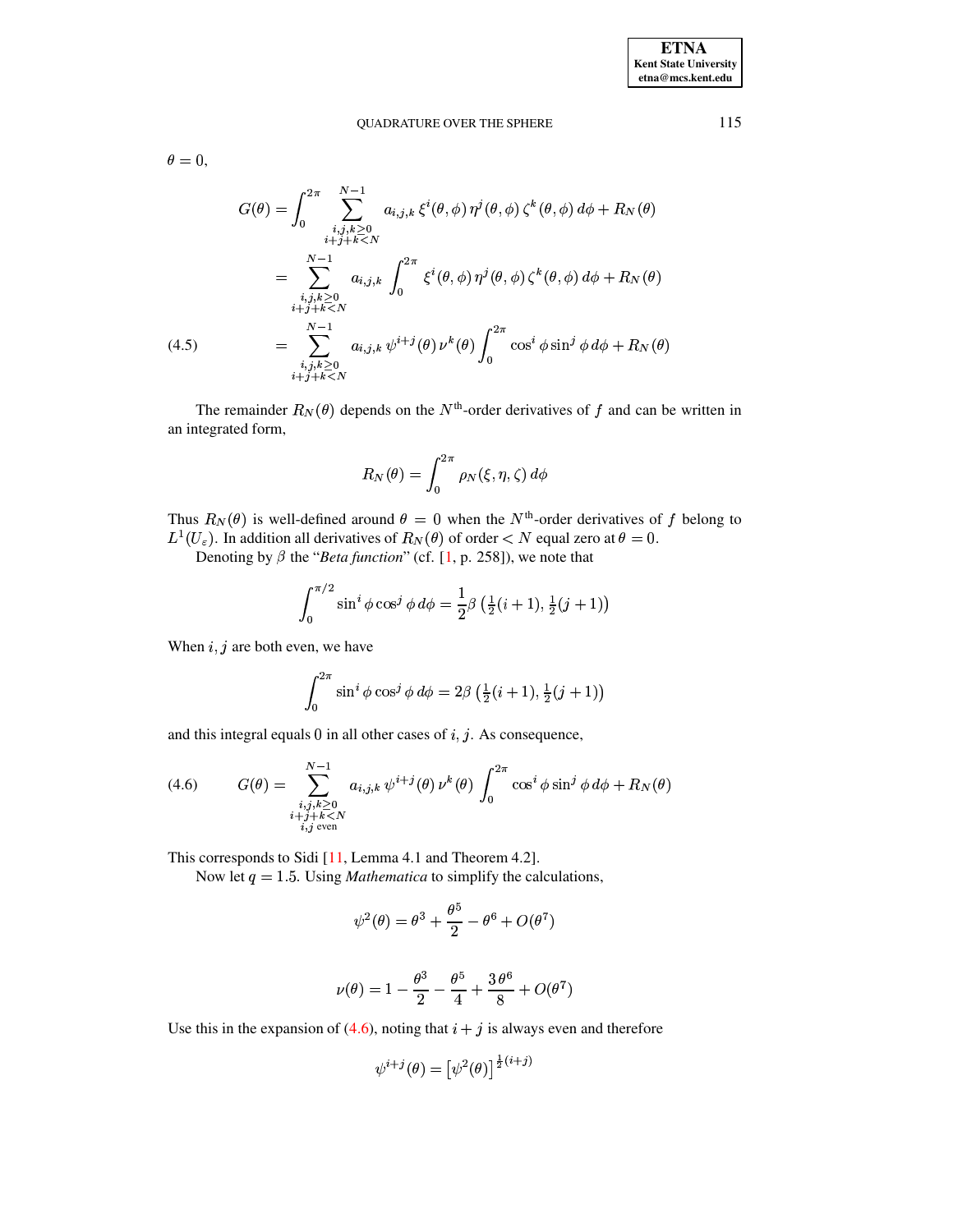<span id="page-12-0"></span>with  $\frac{1}{2}(i+j)$  an integer. Then

$$
(4.7) \tG(\theta) = \gamma_1 + \gamma_2 \theta^3 + \gamma_3 \theta^5 + \gamma_4 \theta^6 + O(\theta^7)
$$

for suitable  $\{\gamma_i\}$ .

<span id="page-12-1"></span>Returning to  $(4.3)$ , we also have

(4.8) 
$$
F(\theta) = \frac{3\theta^2}{2} + \frac{5\theta^4}{4} - \frac{9\theta^5}{4} + \frac{77\theta^6}{80} + O(\theta^7)
$$

Combining  $(4.7)$  and  $(4.8)$ , we have

$$
F(\theta)G(\theta) = c_1\theta^2 + c_2\theta^4 + c_3\theta^5 + c_4\theta^6 + O(\theta^7)
$$

for suitable constants  $\{c_i\}$ . A similar Taylor expansion holds for  $\theta \approx \pi$ . This implies that the first and third derivatives of  $F(\theta)G(\theta)$  are zero at  $\theta = 0, \pi$ .

We apply the Euler-MacLaurin formula to  $(4.1)$ . Since f is 6-times differentiable with all  $6^{th}$ -order derivatives in  $L(U)$ , we can conclude that the order of convergence of the quadrature rule for  $q = 1.5$  is 6.

Use an analogous proof when  $q = 2.5$  (and assuming f is 10-times differentiable with all  $10^{th}$ -order derivatives in  $L(U)$ ). Then

$$
\psi^2(\theta) = \theta^5 + \frac{\theta^7}{6} + \frac{11\theta^9}{72} - \theta^{10} + O(\theta^{11})
$$

$$
\nu(\theta) = 1 - \frac{\theta^5}{2} - \frac{\theta^7}{12} - \frac{11\theta^9}{144} + \frac{3\theta^{10}}{8} + O(\theta^{11})
$$

$$
G(\theta) = \gamma_1 + \gamma_2 \theta^5 + \gamma_3 \theta^7 + \gamma_4 \theta^9 + \gamma_5 \theta^{10} + O(\theta^{11})
$$

$$
F(\theta) = \frac{5\theta^4}{2} + \frac{7\theta^6}{12} + \frac{11\theta^8}{16} - \frac{15\theta^9}{4} + \frac{11077\theta^{10}}{30240} + O(\theta^{11})
$$

$$
F(\theta)G(\theta) = c_1 \theta^4 + c_2 \theta^6 + c_3 \theta^8 + c_4 \theta^9 + O(\theta^{10})
$$

This allows us to prove that  $I - \mathcal{T}_n = O(h^{10})$ .

For  $q = 3.5$  (assuming that f is 14-times differentiable with all  $14^{th}$ -order derivatives in  $L(U)$ )

$$
\psi^2(\theta) = \theta^7 - \frac{\theta^9}{6} + \frac{17 \theta^{11}}{120} + \frac{43 \theta^{13}}{2160} - \theta^{14} + O(\theta^{15})
$$

$$
\nu(\theta) = 1 - \frac{1}{2}\theta^7 + \frac{1}{12}\theta^9 - \frac{17}{240}\theta^{11} - \frac{43}{4320}\theta^{13} + \frac{3}{8}\theta^{14} + O(\theta^{15})
$$

$$
G(\theta) = \gamma_1 + \gamma_2\theta^7 + \gamma_3\theta^9 + \gamma_4\theta^{11} + \gamma_5\theta^{13} + \gamma_6\theta^{14} + O(\theta^{15})
$$

$$
F(\theta) = \frac{7 \theta^6}{2} - \frac{3 \theta^8}{4} + \frac{187 \theta^{10}}{240} + \frac{559 \theta^{12}}{4320} - \frac{21 \theta^{13}}{4} + \frac{9847 \theta^{14}}{80640} + 2\theta^{15} + O(\theta^{16})
$$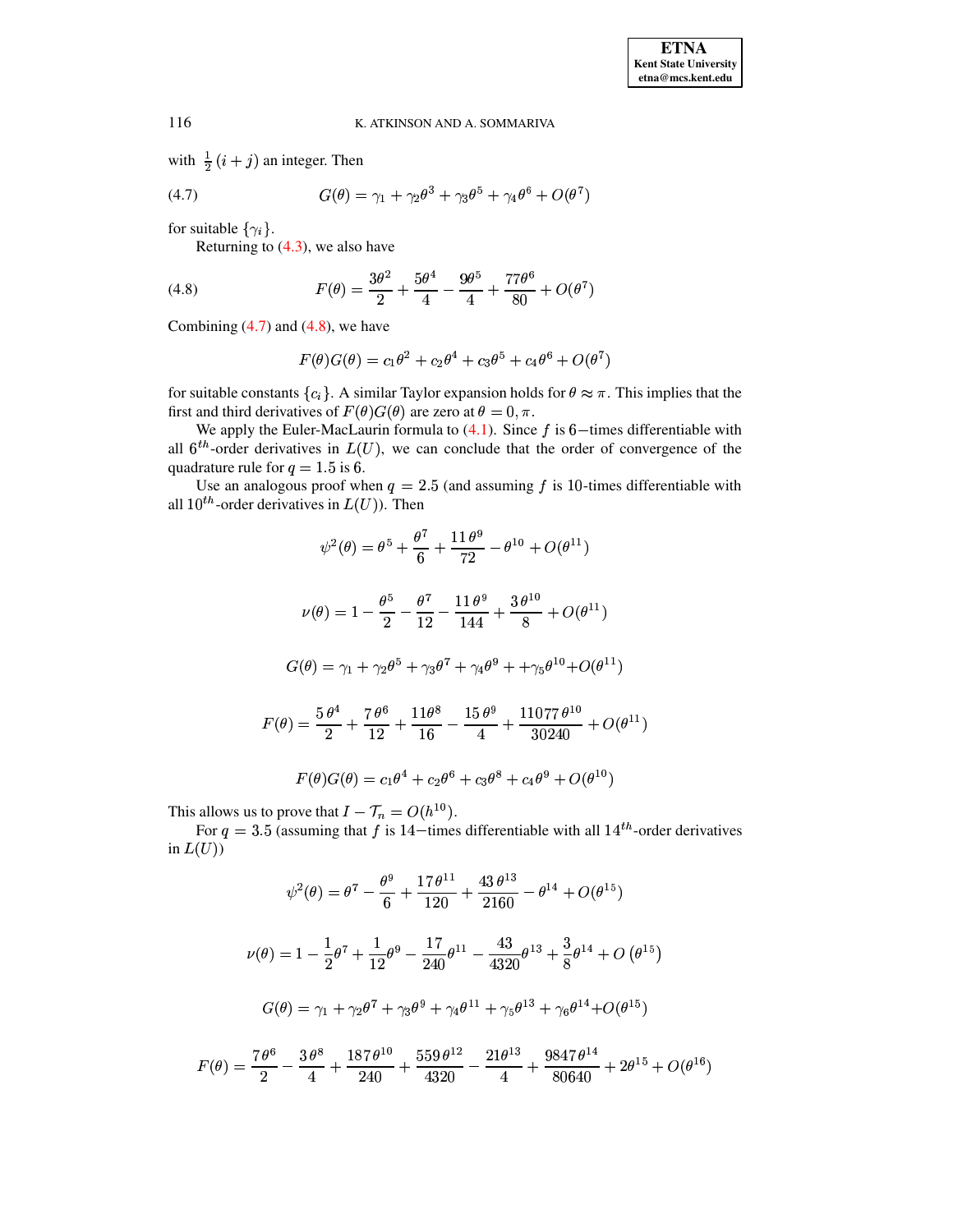#### QUADRATURE OVER THE SPHERE 117

$$
F(\theta)G(\theta) = c_1\theta^6 + c_2\theta^8 + c_3\theta^{10} + c_4\theta^{12} + c_5\theta^{13} + c_4\theta^{14} + O(\theta^{15})
$$

Taken together, this implies that the order of convergence is 14.

We would like to generalize this proof to

 $q = m + \frac{1}{2}$ ,  $m \ge 1$  an integer

but we have been able to do so for only a portion of it. The difficulty can be seen in the form of the Taylor expansions given above. The various functions are neither even nor odd; but their lower degree terms have the behaviour needed in order to apply the Euler-MacLaurin error formula. Nonetheless what we have shown is sufficient for practical purposes, demonstrating that  $q$  of this special form is the preferable choice.

**5. Conclusion.** Although some of the techniques used in this paper are similar to those used in Sidi [\[11\]](#page-13-1), they were obtained independently of that paper. A major difficulty with our transformation  $\mathcal L$  of [\(2.1\)](#page-1-1) has been the integral term

$$
H(\tau)=\int_0^{2\pi}f\left(\xi,\eta,\zeta\right)\,d\phi
$$

of  $(3.8)$ . We have had to be quite careful in the handling of its derivatives, as we did in obtaining  $(3.14)$  of  $\S3$ . There is a similar difficulty in Sidi [\[11,](#page-13-1) Theorem 4.2], and he has been able to handle it in a different way, by using the general theory he has developed for the error analysis of the trapezoidal rule when applied in connection with class  $S_m$  transformations (cf.  $[11,$  Theorem 3.1]). See Sidi  $[14]$  for an extension of the results of this paper, completed independently of our present paper. In addition, the papers Sidi  $[12]$ ,  $[13]$  also relate to the numerical method studied in this paper, although again our results are obtained independently and are somewhat different in approach.

In spite of the difficulty in the error analysis of our transformation  $\mathcal{L}$ , we believe it is a natural way to grade nodes on the sphere and one that needs to be understood more fully.

#### **REFERENCES**

- <span id="page-13-8"></span>[1] M. ABRAMOWITZ AND I. STEGUN, eds., *Handbook of Mathematical Functions*, Dover Pub., New York, 1965.
- <span id="page-13-3"></span>[2] K. ATKINSON, *Numerical integration on the sphere*, J. Australian Math. Soc., Series B, 23 (1982), pp. 332- 347.
- [3] K. ATKINSON, *An Introduction to Numerical Analysis*, 2nd edition, John Wiley, New York, 1989.
- <span id="page-13-0"></span>[4] K. ATKINSON, *Quadrature of singular integrands over surfaces*, Electron. Trans. Numer. Anal., 17 (2004), pp. 133-150,

etna.mcs.kent.edu/vol.17.2004/pp133-150.dir/pp133-150.pdf

- [5] D. ELLIOTT, *Sigmoidal transformations and the trapezoidal rule*, J. Australian Math. Soc., Series B(Electronic), 40 (1998), pp. E77–E137.
- <span id="page-13-5"></span>[6] J. LYNESS AND B. NINHAM, *Numerical quadrature and asymptotic expansions*, Mathematics of Computation, 21 (1967), pp. 162-178.
- <span id="page-13-7"></span><span id="page-13-6"></span>[7] J. LYNESS, Private communication, 2005.
- [8] J. LYNESS AND G. MONEGATO, *The Euler-Maclaurin expansion and finite-part integrals*, Numerische Mathematik, 81 (1998), pp. 273–291.
- <span id="page-13-2"></span>[9] A. SIDI, *A new variable transformation for numerical integration*, in Numerical Integration IV, H. Brass and G. Hämmerlin, eds., Birkhäuser Verlag, Basel, 1993, pp. 359-373.
- <span id="page-13-4"></span><span id="page-13-1"></span>[10] A. SIDI, *Practical Extrapolation Methods*, Cambridge University Press, Cambridge, United Kingdom, 2003.
- $[11]$  A. SIDI, *Application of class*  $S_m$  *variable transformations to numerical integration over surfaces of spheres*, 2003, to appear in Journal of Computational and Applied Mathematics.
- <span id="page-13-9"></span>[12] A. SIDI, *Euler-MacLaurin expansions for integrals with endpoint singularities: A new perspective*, Numerische Mathematik 98 (2004), pp. 371-387.